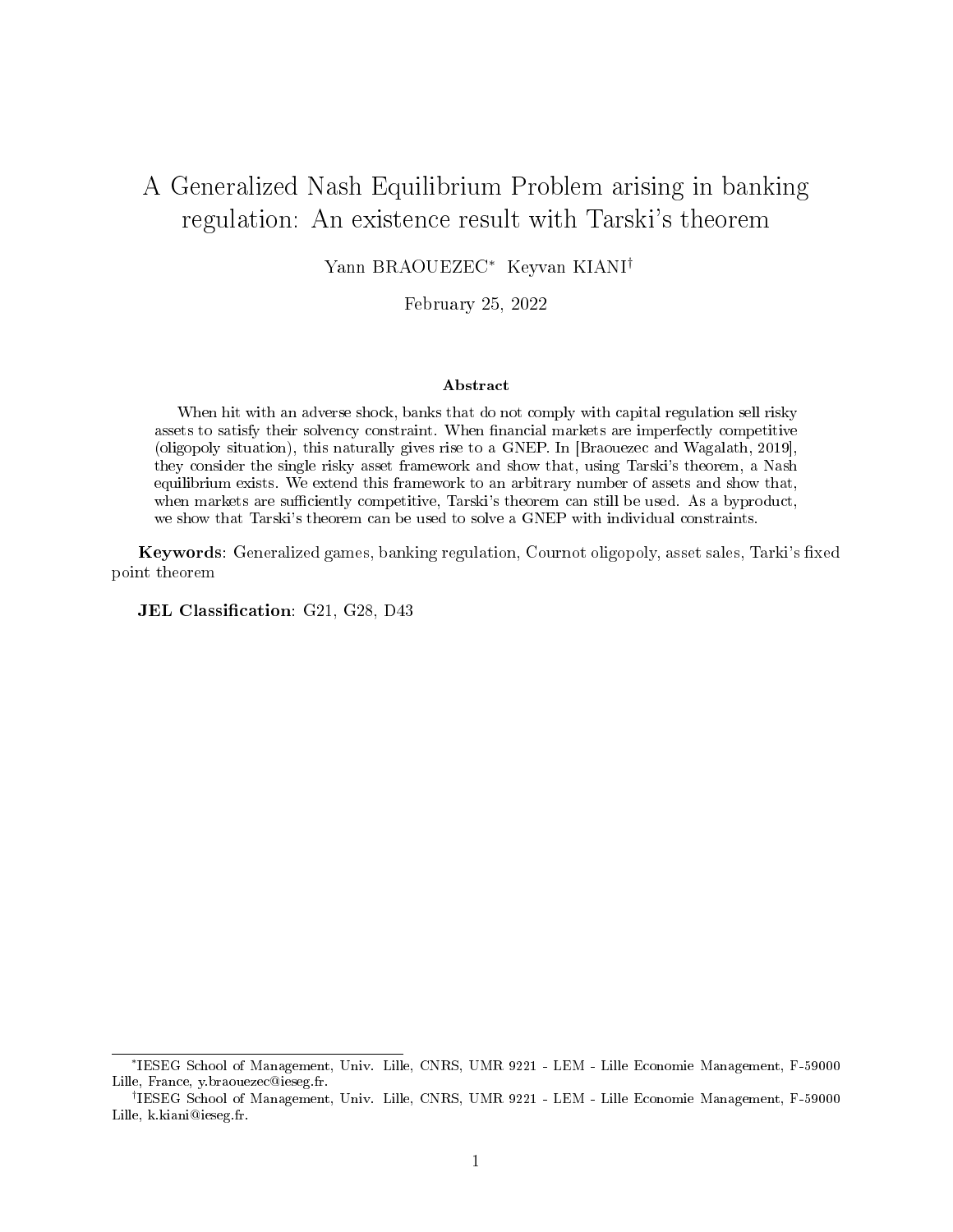# 1 Introduction

Compared to other financial institutions such as hedge funds, banks are regulated; their main capital ratio called the risk-based capital ratio (RBC) defined as regulatory capital or equity  $E$ divided by the risk-weighted assets RWA, that is,  $\frac{E}{RWA}$ , must be greater than a critical threshold around 10% at all times<sup>1</sup>. After an adverse systemic shock, as e.g., in mid-September 2008 when Lehman Brothers failed, some banks may fail to satisfy their capital requirement. To comply with regulation, the quickest solution consists in selling a portion of their risky assets to decrease their risk-weighted assets. However, when many banks sell the same asset at the same time, something called a generalized asset shrinkage ([Hanson et al., 2011]), the price of the asset will decrease through the market mechanism and will further deplete the capital of the bank, that is, this generates a kind of death spiral (e.g., [Brunnermeier and Pedersen, 2009], [Hanson et al., 2011]). It is usual to call such a phenomenon a price-mediated contagion problem (e.g., [Feinstein, 2020]), as opposed to direct contagion which is related to the network of exposures (e.g., [Feinstein, 2017], see [Glasserman and Young, 2016] for a review). In [Braouezec and Wagalath, 2019], they consider a game theoretic price-mediated contagion model in the particular case of one risky asset and show, using Tarski's theorem, that at least one Nash equilibrium exists. They however fail to recognize that this setting is indeed a generalized game. In this paper, we reconsider the [Braouezec and Wagalath, 2019] setting in the general case of  $n \geq 2$  assets and prove, under some conditions, the existence of a Nash equilibrium using Tarski's theorem. This theorem is widely applied in financial network models (e.g., [Glasserman and Young,  $2016$ ]) but not in generalized games (see [Dutang, 2013] for a review of existence theorems, see also [Arrow and Debreu, 1954] and [Facchinei and Kanzow, 2010]).

The aim of this paper is twofold. First, it is to show that due to both banking regulation and the market mechanism, a generalized game naturally occurs when one considers the asset sale problem between banks. Second, it is to show how Tarski's theorem can be used to prove the existence of a Nash equilibrium in a generalized game. As opposed to many generalized games papers (e.g., [Aussel and Dutta, 2008] [Facchinei et al., 2007]), we do not make use of the variational inequality approach nor Ichiishi's theorem (see [Ichiishi, 1983], see also [Dutang, 2013]).

# 2 The generalized game

We consider the extension of *Braouezec and Wagalath, 2019* with a finite number of risky assets. Let  $\mathcal{B} = \{1, ..., p\}$  be the set of banks and  $\mathcal{S} = \{1, ..., n\}$  be the set of risky securities. Each bank i holds a quantity  $q_{ij}$  of security j (stocks, bonds, index...) for which the price  $P_j$  has been hit with a shock  $\Delta_i$  in percentage at time  $t = 0$ , i.e., it is equal to  $P_i(1 - \Delta_i)$ . Right after the shock  $\sum$ e shock  $\Delta = (\Delta_1, ..., \Delta_n)$ , the total value of the assets of each bank *i* is equal to  $A_i(\Delta) :=$ <br> $\sum_{j=1}^n P_j (1 - \Delta_j) q_{ij} = A_i - \sum_{j=1}^n q_{ij} P_j \Delta_j$  where  $\sum_{j=1}^n q_{ij} P_j \Delta_j$  is the *loss* incurred by the bank. The balance sheet of bank i is given below where  $A_i$  is the total assets before the shock.

| Assets                                   | Liabilities           |
|------------------------------------------|-----------------------|
| $A_{i1} - q_{i1}P_1\Delta_1$             | Debt: $D_i$           |
|                                          |                       |
| $A_{in} - q_{in} P_n \Delta_n$           | Equity: $E_i(\Delta)$ |
| $\sqrt{-\sum_{i=1}^n q_{ij}P_j\Delta_j}$ | $E_i(\Delta)+D_i$     |

Balance-sheet of bank i

 $^1$ For a short introduction, see [BCBS, 2017] publicly available on the BIS website.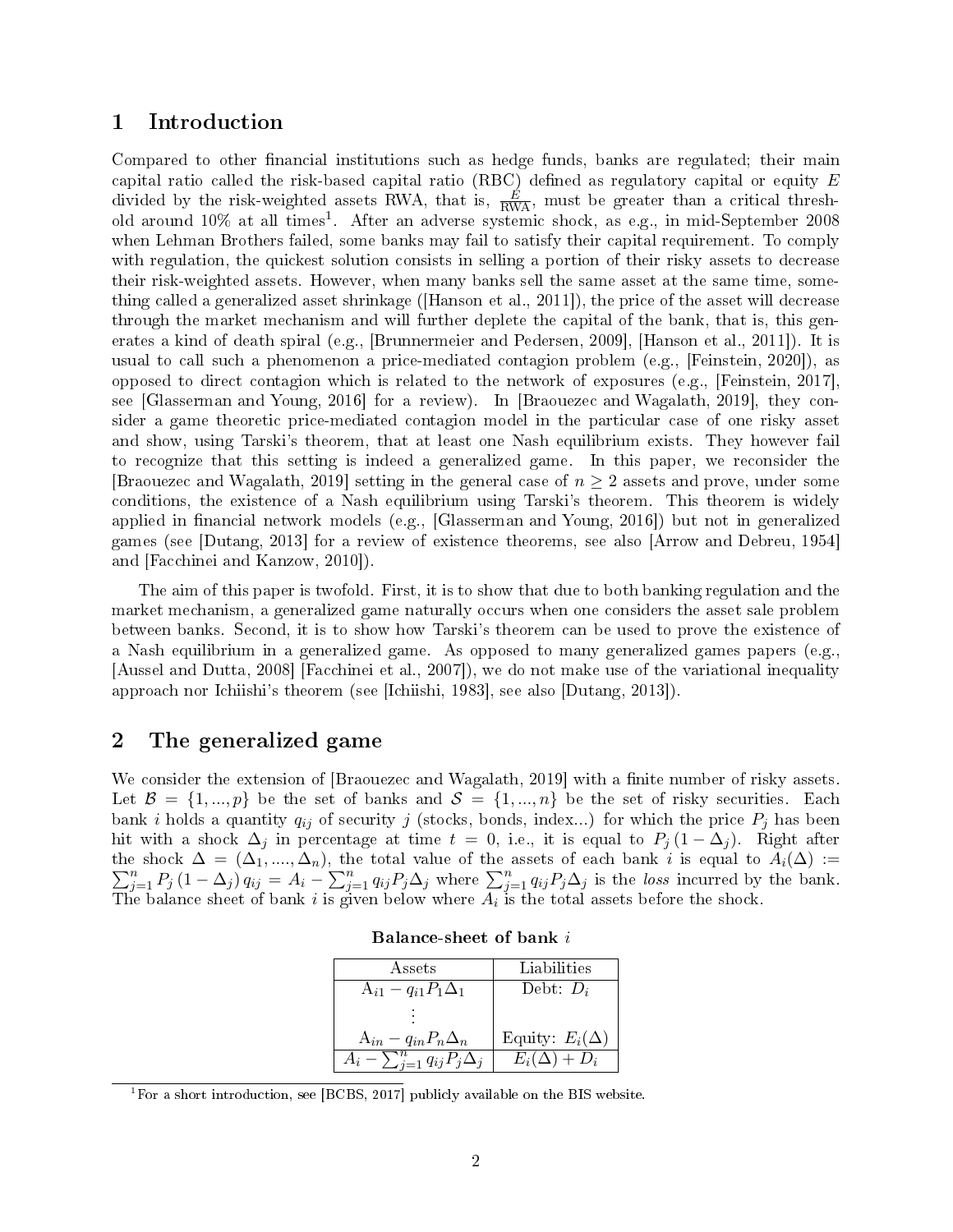As long as the the bank is solvent, the total value of the assets is equal to the total value of the liabilities (i.e.,  $A_i(\Delta) = E_i(\Delta) + D_i$ ) so that the capital can absorb the loss, that is,  $E_i(\Delta) =$  $E_i - \sum_{j=1}^n q_{ij} P_j \Delta_j > 0$  where  $E_i$  is the capital before the shock. The positivity of the capital is however not enough. Banking regulation imposes a risk-based capital ratio for each bank  $i$  to be greater than  $\theta_{i,min}$  (in practice  $\theta_{i,min} \approx 10\%$ ). Let  $\alpha_{ij} \in [0,1]$  be the regulatory weight<sup>2</sup> of asset j for bank i.

#### Assumption 1 For each  $i \in \mathcal{B}$

$$
\alpha_{i,1} > \alpha_{i,2} > \dots > \alpha_{i,n} \tag{1}
$$

The regulatory weights can be directly provided by regulators to banks (standardised approach) so that they are identical for each bank. But they can also be computed by the bank (internal model approach), which means that two different banks may have different estimation of the weight of a given asset. However, in the post-subprime crisis regulation called Basel III, banks have much less freedom than before to make use of internal models. Assumption 1 thus is consistent with the actual banking regulation<sup>3</sup> in that, when banks use internal models, some heterogeneity in the weight estimation is allowed but restricted. The risk-weighted assets are equal to  $\text{RWA}_i(\Delta) :=$  $\sum_j \alpha_{ij} P_j \left(1-\Delta_j\right) q_{ij}$ . For the sake of financial interest, we assume that each bank must react after the shock.

Assumption 2 For each  $i \in \mathcal{B}$ ,  $E_i(\Delta) > 0$  but

$$
\theta_i(\Delta) := \frac{E_i(\Delta)}{\text{RWA}_i(\Delta)} < \theta_{i,min} \tag{2}
$$

To restore their capital ratio back above  $\theta_{i,min}$ , banks are assumed to sell a portion  $x_{ij} \in [0,1]$ of security  $j = 1, ..., n$ . Let  $\sum_{k \in \mathcal{B}} x_{kj} q_{kj}$  be the total quantity of security j sold by banks. When markets are imperfectly competitive, the price is impacted by such sales. For simplicity, we consider a linear price impact model (e.g., [Braouezec and Wagalath, 2019]) for which the price of security j after the asset sale is equal to

$$
P_j^{\text{after}} = P_j^{\text{before}} \times \left(1 - \frac{\sum_{i \in \mathcal{B}} x_{kj} q_{kj}}{\Phi_j}\right) \tag{3}
$$

where  $\Phi_j >> \sum_{k \in \mathcal{B}} q_{kj}$  is called the market depth that measures the competitiveness of market j. The greater  $\Phi_j$ , the more competitive the market of security j. At the limit, when  $\Phi_j$  is infinite, it is perfectly competitive. Let  $x_i \in [0,1]^n$  be the liquidation of bank i and  $x \in [0,1]^{np}$  be a of liquidation of the set of banks. Let

$$
L_i(x_i) := \sum_{j=1}^n x_{ij} q_{ij} P_j (1 - \Delta_j)
$$
\n(4)

be the total value of the assets sold by bank i. It is not difficult to show that the risk-based capital ratio of bank i is equal to

$$
\theta_i(\Delta, x) := \frac{E_i(\Delta, x)}{\text{RWA}_i(\Delta, x)} = \frac{E_i - \sum_{j=1}^n q_{ij} P_j \times (\Delta_j + \frac{\sum_{k \in \mathcal{B}} x_{kj} q_{kj}}{\Phi_j} (1 - \Delta_j))}{\sum_{j=1}^n \alpha_{ij} q_{ij} P_j (1 - \Delta_j) \left(1 - \frac{\sum_{k \in \mathcal{B}} x_{kj} q_{jk}}{\Phi_j}\right) (1 - x_{ij})}
$$
(5)

<sup>2</sup>Some weights may be higher than one. For simplicity, we assume that they are between zero and one

<sup>3</sup>See once again [BCBS, 2017]. It should however be noted that all the results hold without this assumption. It suffices to define suitable permutations.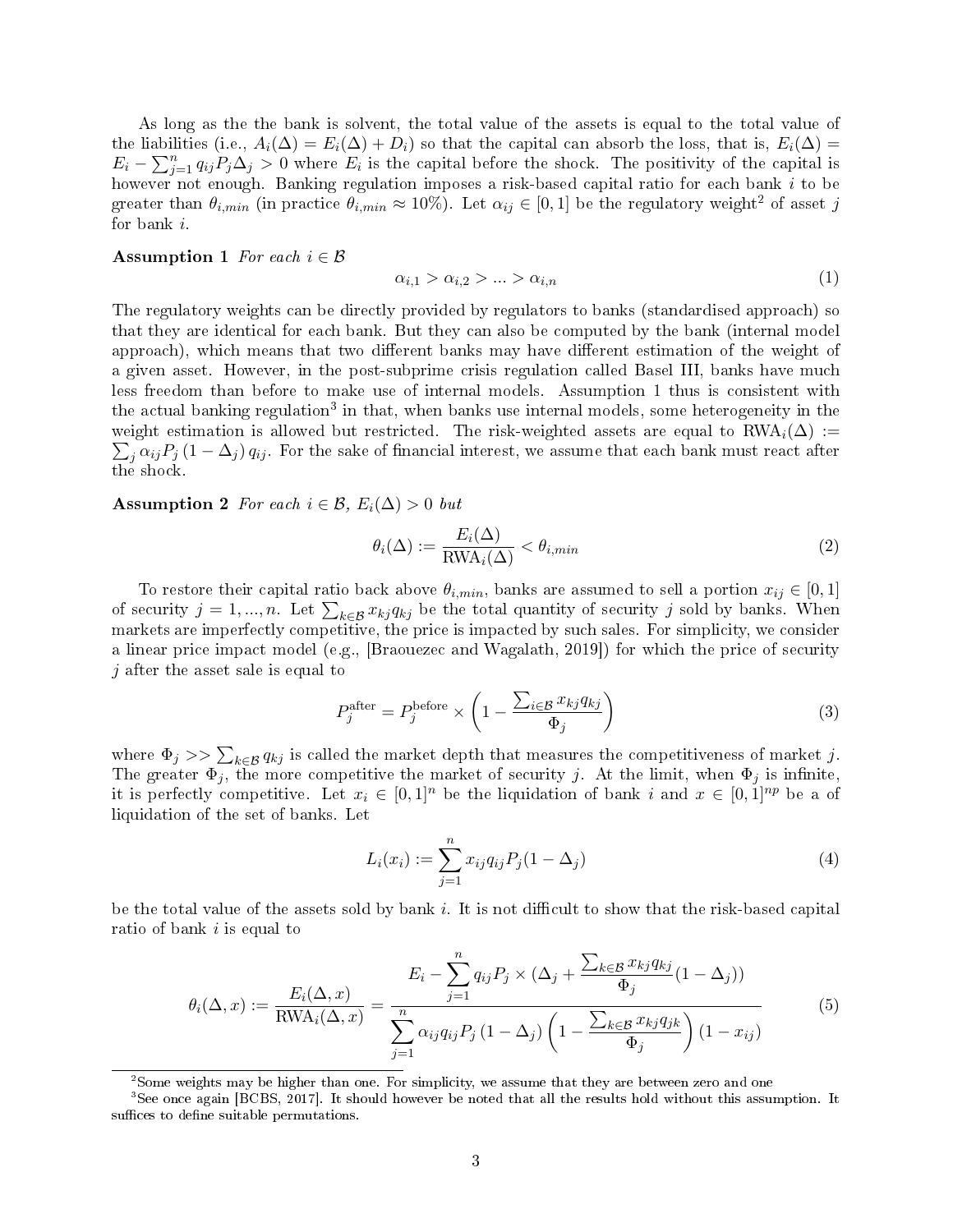As usual in game theory, let  $x = (x_i, x_{-i})$ . Since the capital ratio of bank i depends upon  $x_i$  but also upon  $x_{-i} \in [0,1]^{n(p-1)}$ , what banks  $k \neq i$  are liquidating; the asset sale problem is *strategic*. Let

$$
X_i(x_{-i}) = \{x_i \in [0,1]^n, \ \theta_i(x_i, x_{-i}) \ge \theta_{i,min}\}\tag{6}
$$

be the solvency constraint of a given bank i. At time  $t = 0$ , each bank i chooses its liquidation strategy  $x_i := (x_{ij})_{j \in \mathcal{S}} \in [0,1]^n$  and prices after liquidation are disclosed, i.e.,  $P^{\text{after}} = (P_1^{\text{after}},...,P_n^{\text{after}})$ at time  $t = 1$ . Each bank  $i \in \mathcal{B}$  is assumed to solve the following constrained optimization problem.

$$
\min_{x_i} L_i(x_i) := \sum_{j=1}^n x_{ij} q_{ij} P_j (1 - \Delta_j) \quad s.t. \quad x_i \in X_i(x_{-i})
$$
\n(7)

As opposed to many game theoretic framework envisaged in economics and finance, interaction between banks takes place through the solvency constraint but not through the objective function, that is, (7) defines a particular case of a *generalized game*<sup>4</sup>. Let  $\Phi := (\Phi_1, ..., \Phi_n)$  and let

$$
K_{\Delta, \Phi} = K := \{ x \in [0, 1]^{np} : \forall i \in \mathcal{B}, x_i \in X_i(x_{-i}) \} \subset [0, 1]^{np}
$$
\n(8)

be the set admissible strategies of the generalized game. We now recall the definition of a Nash equilibrium for our game.

**Definition 1** The profile of strategies  $x^* \in K$  is a Nash equilibrium of the asset sale game if, for  $\text{each } i \in \mathcal{B} \text{ and each } x_i \in [0,1]^n \text{ such that } x_i \in X_i(x_{-i}^*), \text{ it holds true that } L_i(x_i^*, x_{-i}^*) \leq L_i(x_i, x_{-i}^*)$ .

## 3 Perfectly competitive markets

When markets are perfectly competitive,  $\frac{1}{\Phi_j} = 0$  for all j. From equation (5), the risk-based capital ratio of bank i reduces to

$$
\theta_i(\Delta, x_i) = \frac{E_{i,t} - \sum_{j=1}^n q_{ij} P_j \Delta_j}{\sum_{j=1}^n \alpha_{ij} q_{ij} P_j (1 - \Delta_j)(1 - x_{ij})}
$$
(9)

so that the decision problem is not anymore strategic; the capital ratio only depends upon  $x_i$ .

**Lemma 1** The risk-based capital ratio  $\theta_i(\Delta, x_i)$  an increasing function of  $x_{ij}$  for each  $i \in \mathcal{B}$  and each  $j \in \mathcal{S}$ .

**Proof.** Since the numerator of  $\theta_i(\Delta, x_i)$  is invariant with respect to  $x_{ij}$  while the denominator decreases with  $x_{ij}$ , the result follows  $\square$ 

The next proposition provides a characterization of the optimal liquidation strategy. Note that the optimization problem reduces to a linear programming problem. A proof in the case in which  $n = 2$  can be found in [Braouezec and Wagalath, 2018].

**Proposition 1** (Characterization of the optimal strategy) In addition to equation (1), assume that  $\Delta$  is such that for each bank  $i \in \mathcal{B}$ ,  $\theta_i(\Delta) \in (0, \theta_{i,min})$ . When markets are perfectly competitive, there is a unique optimal liquidation vector  $(x_{i,1}^*,...,x_{i,2}^*,...,x_{i,n}^*) \in [0,1]^n \setminus \{(1,1,...,1)\}$  of the form  $(1, ..., 1, x_{i,h}^*, 0, ...0)$  where  $x_{i,h}^* \in (0, 1)$  for some integer  $h \in \{1, ..., n\}$  is such that

$$
x_{i,h}^* = \frac{1}{\alpha_{i,h} q_{i,h} P_h (1 - \Delta_h)} \left[ \sum_{j=h+1}^n \alpha_{ij} q_{ij} P_j (1 - \Delta_j) - \frac{1}{\theta_{i,min}} (E_{i,t} - \sum_{j=1}^n q_{ij} P_j \Delta_j) \right]
$$
(10)

 ${}^{4}$ In a generalized game, interaction occurs both through the constraint and the objective function.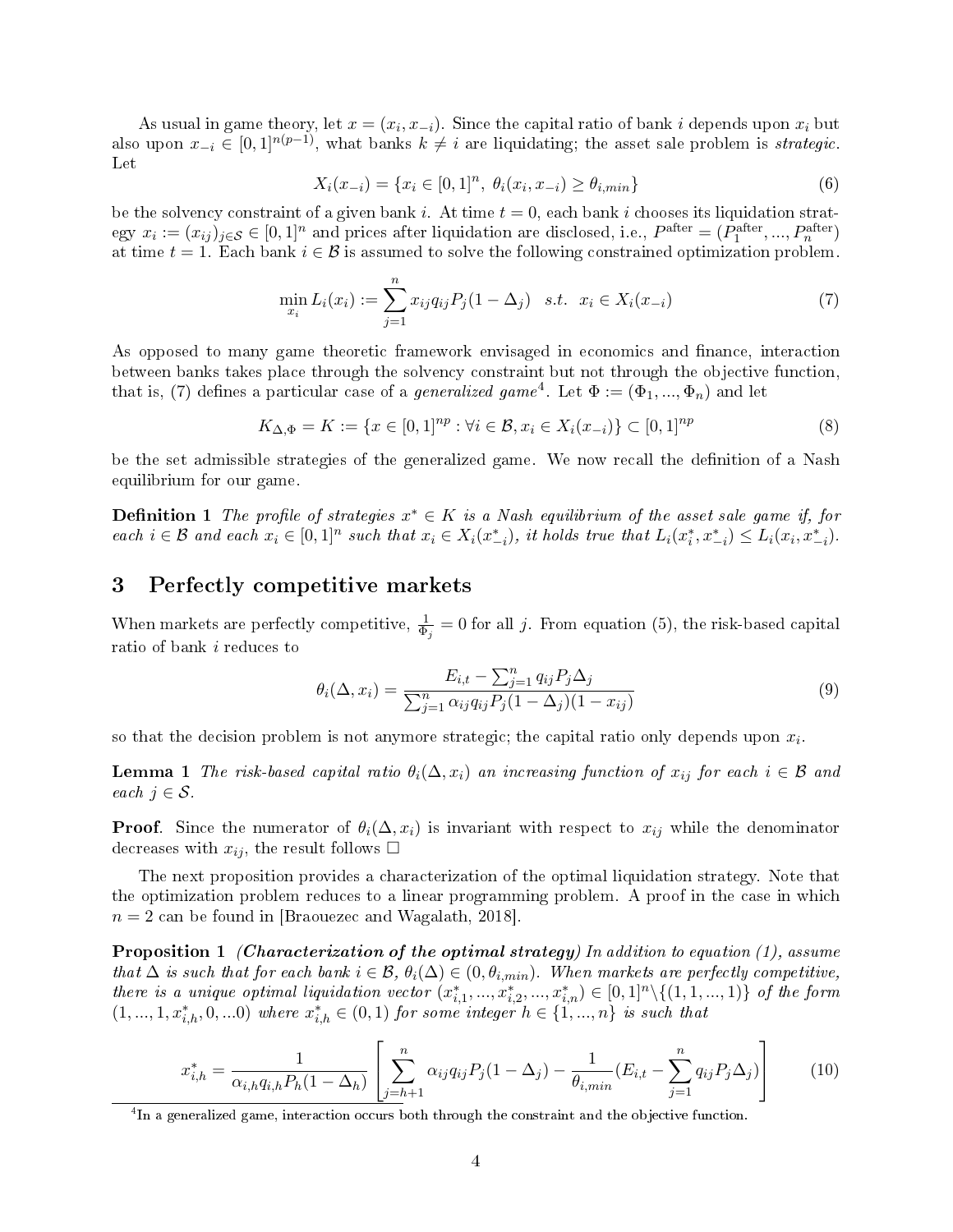**Proof**. The denominator of (9) tends to zero when  $x_{ij}$  tends to one for all j so that the capital ratio that tends to infinity. Since  $\theta_{i,min} < \infty$ , a solution exists. For  $x_i^* = (x_{i1}^*,...,x_{in}^*)$ , the constraint is clearly binding;  $\theta_{i,t+1}(\Delta, x_i) = \theta_{i,min}$ , that is,

$$
\frac{E_{i,t} - \sum_{j=1}^{n} q_{ij} P_j \Delta_j}{\sum_{j=1}^{n} \alpha_{ij} q_{ij} P_j (1 - \Delta_j)(1 - x_{ij}^*)} = \theta_{i,min}
$$
\n(11)

which implies that:

$$
\sum_{j=1}^{n} \alpha_{ij} q_{ij} P_j (1 - \Delta_j) x_{ij}^* = \sum_{j=1}^{n} \alpha_{ij} q_{ij} P_j (1 - \Delta_j) - \frac{1}{\theta_{i,min}} (E_{i,t} - \sum_{j=1}^{n} q_{ij} P_j \Delta_j)
$$

Letting  $X_{ij} = q_{ij}P_j(1-\Delta_j)x_{ij}^*$ , and  $C_i = \sum_{j=1}^n \alpha_{ij}q_{ij}P_j(1-\Delta_j) - \frac{1}{\theta_{i,n}}$  $\frac{1}{\theta_{i,min}}(E_{i,t}-\sum_{j=1}^n q_{ij}P_j\Delta_j),$ equation (11) is equivalent to:

$$
\sum_{j=1}^{n} \alpha_{ij} X_{ij} = C_i \tag{12}
$$

Each bank *i* seeks to minimize  $\sum_{j=1}^{n} X_{ij}$ . Therefore, the unique solution consists in selling asset 1 with the highest risk weight  $\alpha_{i1}$ , then asset 2 to asset  $h \leq n$  until the capital ratio is restored  $\Box$ 

Proposition 1 says that it is optimal for each bank  $i$  to first sell the asset with the highest regulatory weight. If this is not enough to restore the capital ratio, it is now optimal to sell 100% of asset 1 and a portion of risky asset 2. If this is not enough, it is optimal to sell 100% of asset 1 and 2 and a portion of risky asset 3 and so on and so forth. The optimal liquidation strategy follows the order of the weights.

# 4 Imperfectly competitive markets: existence result with Tarski's theorem

#### 4.1 Preliminary results and main assumptions

We shall prove few preliminary results.

Assumption 3  $K$  is never empty, that is,

$$
\forall i \in \mathcal{B} \quad \forall x \in [0, 1]^{np}, E_i(\Delta, x) > 0 \tag{13}
$$

**Lemma 2** Under assumption 3, regardless of  $x_{-i} \in [0,1]^{n(p-1)}$ ,  $X_i(x_{-i}) \neq \emptyset$ 

**Proof.** From assumption 3,  $E_i(\Delta, 1) > 0$  where 1 is the np-dimensional vector. Let  $E_i(\Delta, 1) := \xi_i > 0$ 0 and note that  $E_i(\Delta,x_i,x_{-i})\geq \xi_i$  regardless of  $x_{-i}\in [0,1]^{n(p-1)}$ . Since for each  $i, \, \text{RWA}_i(x_i)$  tends to zero when  $x_i$  tend to the *n*-dimensional vector 1,  $\lim_{x_i \to 1} \frac{\xi_i}{RWA_i(x_i)} \to \infty$ . Since  $\theta_i(\Delta, x_i, x_{-i}) \ge$  $\xi_i$  $\frac{\xi_i}{\text{RWA}_i(x_i)}$  regardless of  $x_{-i} \in [0,1]^{n(p-1)}$  and since  $\theta_{i,min} < \infty$ , there exists  $x_i \in [0,1]^n \setminus \{1, ..., 1\}$  such that  $\theta_i(\Delta, x_i, x_{-i}) = \theta_{i,min}$ , hence  $X_i(x_{-i}) \neq \emptyset$ 

If there is a Nash equilibrium to the generalized game, each bank will be solvent at equilibrium, that is, fo reach  $i, x_i \in [0,1]^n \setminus \{1, ..., 1\}$ . For notational simplicity, we may denote  $\theta_i(\Delta, x_i, x_{-i})$  by  $\theta_i(.)$ .

**Lemma 3** Given  $x_i$ ,  $\theta_i(.)$  is a decreasing function of  $x_{kj}$  for all  $k \neq i$  and all  $j = 1, ..., n$ . In particular,  $\theta_i(\Delta, x_i, x_{-i})$  is a decreasing function of  $x_{-i}$ .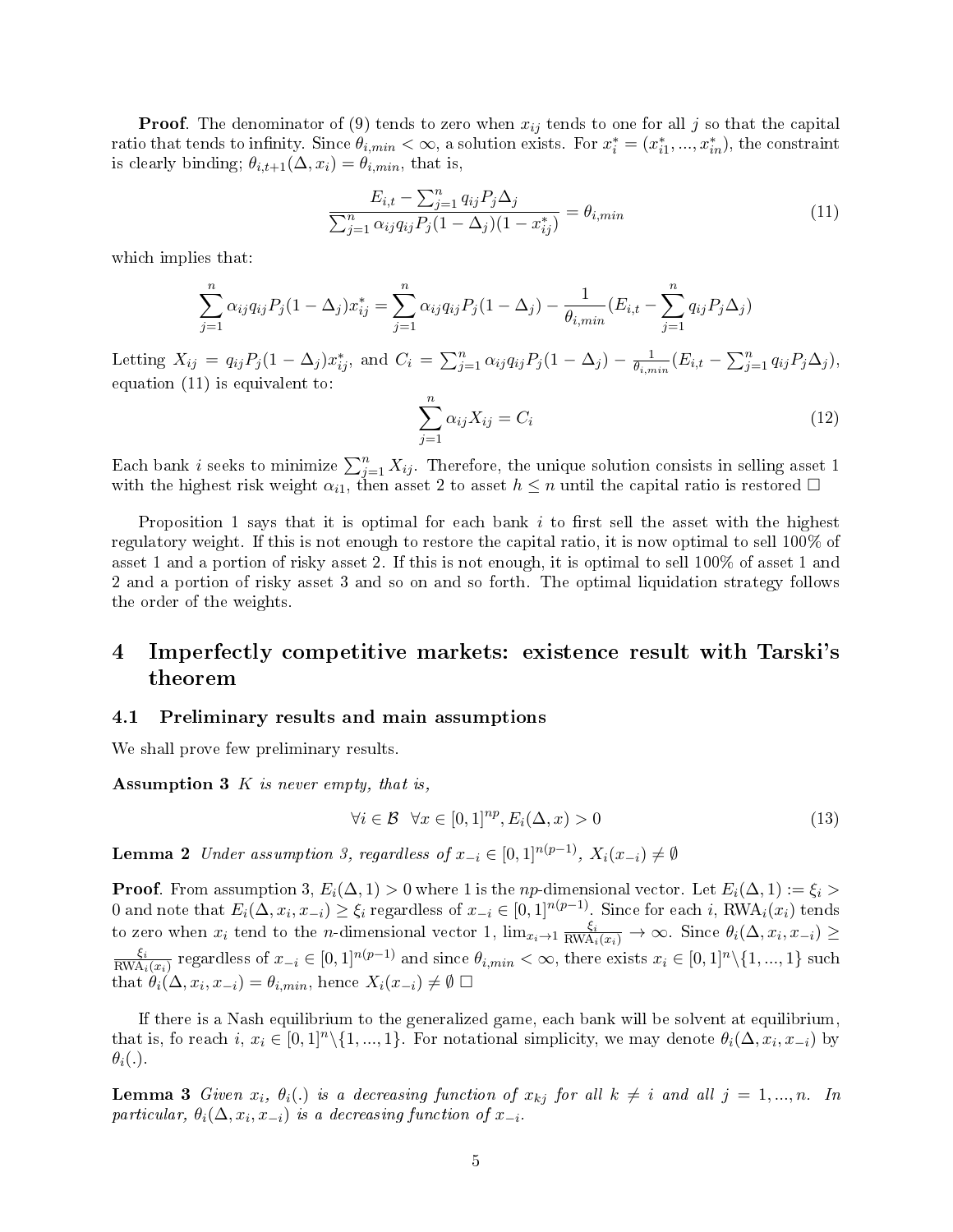**Proof.** Let  $N(x) := E_i(\Delta, x)$  be the numerator of the risk-based capital ratio and  $D(x)$  be its denominator (see equation (5)). Consider  $\frac{\partial \theta_i}{\partial x_{kj}}$  when  $k \neq i$ :

$$
\frac{\partial \theta_i(.)}{\partial x_{kj}} = \frac{q_{ij} P_j q_{kj} (1 - \Delta_j)}{\Phi_j D(x)^2} [\alpha_{ij} (1 - x_{ij}) N(x) - D(x)]
$$

which has same sign as  $\alpha_{ij} (1-x_{ij})N(x)-D(x)$ . We notice that  $\alpha_{ij} (1-x_{ij}) \leq 1$ , so if  $N(x) < D(x)$ , we have that  $\frac{\partial \theta_i}{\partial x_{kj}} < 0$ . Since  $\theta_{i,min} << 1$ , it is always true that  $N(x) < D(x)$ . Therefore, if  $x_{-i} \leq y_{-i}$ , we have that  $\theta_i(x_i, x_{-i}) \geq \theta_i(x_i, y_{-i}) \ \Box$ 

**Lemma 4** When the market depths  $\Phi$  are large enough,  $\theta_i(.)$  is an increasing function of  $x_{ij}$  for each  $j = 1, 2, ..., n$ .

**Proof**. Consider  $\frac{\partial \theta_i}{\partial x_{kj}}$  when  $k = i$ :

$$
\frac{\partial \theta_i}{\partial x_{ij}} = \frac{q_{ij} P_j (1 - \Delta_j)}{D(x)^2} \left[ \alpha_{ij} N(x) [1 + \frac{q_{ij}}{\Phi_j} (1 - x_{ij}) - \frac{\sum_{k \in B} x_{kj} q_{kj}}{\Phi_j}] - \frac{q_{ij}}{\Phi_j} D(x) \right]
$$
(14)

which has same sign as  $\alpha_{ij}N(x)[1+\frac{q_{ij}}{\Phi_j}(1-x_{ij})-\frac{\sum_{k\in B}x_{kj}q_{kj}}{\Phi_j}]$  $\frac{1}{\Phi_j} \frac{x_{kj} q_{kj}}{\Phi_j}$  -  $\frac{q_{ij}}{\Phi_j}$  $\frac{q_{ij}}{\Phi_j}D(x)$ . From equation (13),  $N(x) > 0$  for all x. From equation (14), it thus follows that when market depths are high enough,  $\partial \theta_i(.)$  $\frac{\partial \theta_i(.)}{\partial x_{ij}}>0$   $\Box$ 

**Corollary** 1 There exists a critical smallest market depths vector  $\Phi' := (\Phi'_1, ..., \Phi'_n)$  such that, regardless of  $x_{-i} \in [0,1]^{n(p-1)}$ , for each  $i \in \mathcal{B}$  and each  $j \in \mathcal{S}$ ,  $\theta_i(.)$  is an increasing function of  $x_{ij} \in [0, 1].$ 

Assumption 4 The market depths satisfy  $\Phi \geq \Phi'$ .

Note that assumption 3 does not imply assumption 4. If given market depth  $\Phi_j$  is not high enough, for at least one bank i,  $\theta_i(.)$  may not be an increasing function of  $x_{ij}$  yet for each  $x_i$  $E_i(\Delta, x) > 0.$ 

#### 4.2 Main result

Before proving the main result, we show that when the market depths are high enough, the optimal liquidation strategy is identical to the one found in Proposition 1.

**Lemma 5** There exists a critical market depths vector  $\Phi^0 := (\Phi_1^0, ..., \Phi_n^0)$  such that, for all  $\Phi \geq \Phi^0$ , the optimal liquidation strategy of each bank  $i \in \mathcal{B}$  is identical to the one in Proposition 1.

Proof. See the appendix.

**Lemma 6** When  $\Phi \ge \max{\{\Phi', \Phi^0\}}$ ,  $BR_i(x_{-i})$  is an non-decreasing function of  $x_{-i}$ .

**Proof**. Let  $x \in [0,1]^{np}$  and  $y \in [0,1]^{np}$  such that  $x \leq y$  so that  $x_{-i} \leq y_{-i}$ . When  $\Phi \geq \Phi^0$ , the best responses are given as in lemma 5. Let  $BR_i(x_{-i}) = (1, ..., 1, x_{ih}, 0, ...0)$  and  $BR_i(y_{-i}) =$  $(1, ..., 1, y_{il}, 0, ..., 0)$ . Since  $\theta_i(BR_i(x_{-i}), x_{-i}) = \theta_i(BR_i(y_{-i}), y_{-i}) = \theta_{i,min}$ , using the properties of the best responses,  $\theta_i((1, ..., 1, x_{ih}, 0, ..., 0), x_{-i}) = \theta_i((1, ..., 1, y_{il}, 0, ..., 0), y_{-i}) = \theta_{i,min}$ . Since  $x_{-i} \leq$  $y_{-i}$ , from Lemma 3 we have that  $\theta_{i,min} = \theta_i((1, ..., 1, x_{ih}, 0, ...0), x_{-i}) \ge \theta_i((1, ..., 1, x_{ih}, 0, ...0), y_{-i})$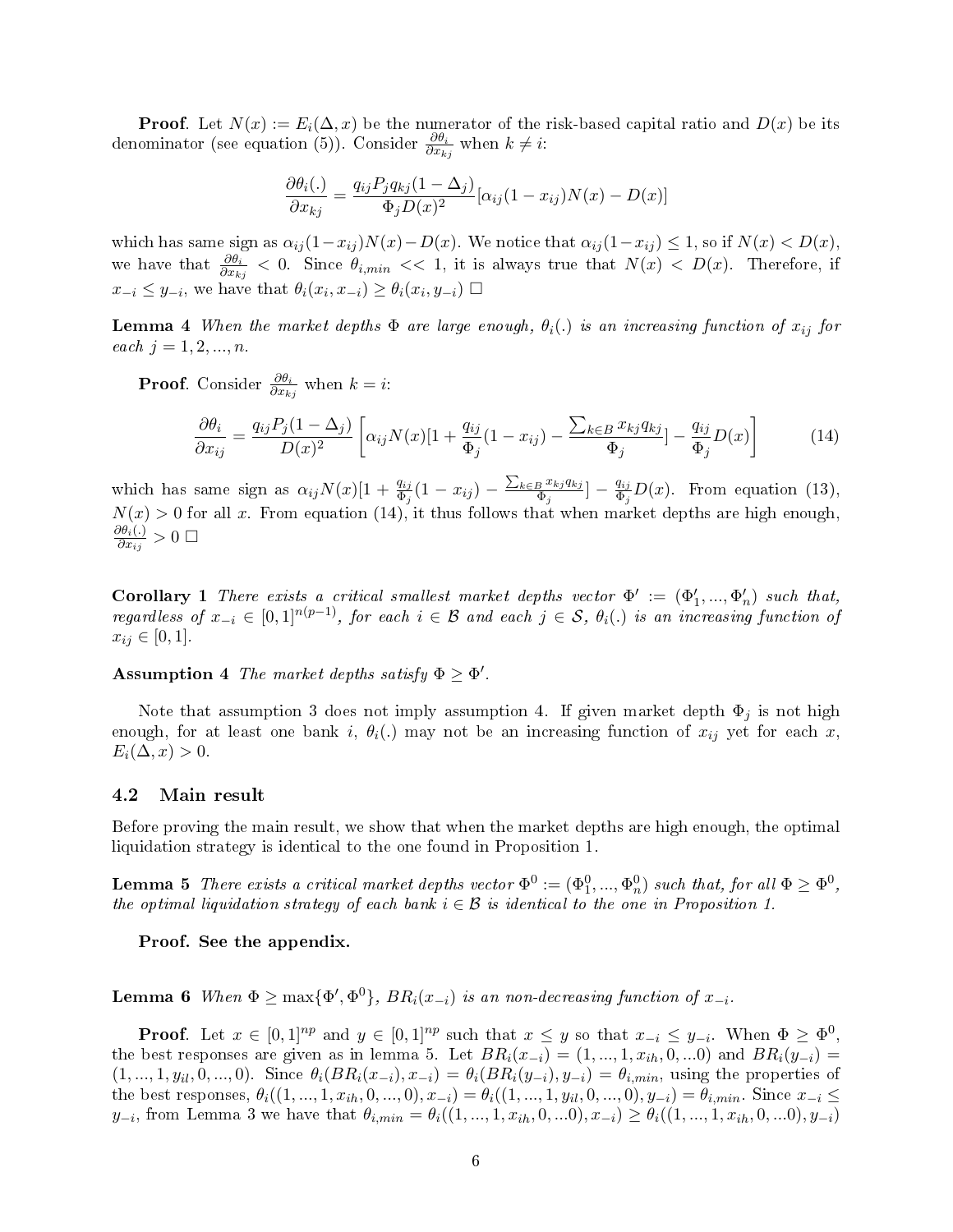and therefore  $\theta_{i,min} = \theta_i((1, ..., 1, y_{il}, 0, ..., 0), y_{-i}) \ge \theta_i((1, ..., 1, x_{ih}, 0, ..., 0), y_{-i})$ . From Lemma 4, when  $\Phi \geq \Phi'$ , since given  $z_{-i}$ ,  $\theta_i(z_i, z_{-i})$  is an increasing function of  $z_{ij}$  for all  $j \in [1, ..., n],$ we necessarily have that  $l \geq h$  and in the case that  $l = h$  we have that  $y_{il} \geq x_{il}$ . Therefore  $BR_i(x_{-i}) = (1, ..., 1, x_{ih}, 0, ..., 0) \le (1, ..., 1, y_{il}, 0, ..., 0) = BR_i(y_{-i})$ , which concludes the proof  $\Box$ 

If the market depths are not high enough, then, there exists  $x \leq y$  such that given  $x_{-i},$   $\alpha_{i1}(1-t)$  $\delta_1(\Phi_1, x)$  >  $\alpha_{i2}(1 - \delta_2(\Phi_2, x))$  for all  $x_i$  while given  $y_{-i}$ ,  $\alpha_{i2}(1 - \delta_2(\Phi'_2, y)) > \alpha_{i1}(1 - \delta_1(\Phi'_1, y))$  for all  $y_i$ . In such a case, the best responses are no more increasing.

**Tarski's theorem** ([Tarski, 1955], see also [Vives, 1990]). Let  $(L, \geq)$  be a complete lattice and f a non decreasing function from L to L and F the set of fixed points of f. Then, F is non-empty and  $(\mathcal{F}, \geq)$  is a complete lattice. In particular,  $\sup_x \mathcal{F}$  and  $\inf_x \mathcal{F}$  belong to  $\mathcal{F}$ .

Let  $([0,1]^{np}, \leq)$  be a lattice with  $\leq$  defined by the natural order  $x \leq y \iff x_i \leq y_i$  for each  $i = 1, ..., p$  where  $x_i \leq y_i$  component-wise. Note that  $[0, 1]^{np}$  is the product of compact intervals and thus is a complete lattice. Consider a function f from  $([0,1]^{np}, \leq)$  to  $([0,1]^{np}, \leq)$ . We shall now apply Tarski's theorem to the function  $f$ 

$$
f(x) = (BR_1(x_{-1}), ..., BR_p(x_{-p}))
$$
\n(15)

and shall show that it is a non-decreasing function from  $([0,1]^{np}, \leq)$  to  $([0,1]^{np}, \leq)$ .

**Proposition 2** When  $\Phi \ge \max{\{\Phi', \Phi^0\}}$ , there exists a smallest Nash equilibrium  $x^* = (x_1^*, ..., x_p^*) \in$  $([0,1]^n\setminus\{(1,1,...,1)\})^p$  to the generalized game defined in (7).

#### Proof of proposition 2

Let us consider  $x \in [0,1]^{np}$  and  $y \in [0,1]^{np}$  such that  $x \leq y$ . Therefore,  $x_{-i} \leq y_{-i}$  so for all  $z_i \in [0,1]^n$  we have that  $\theta_i(z_i,x_{-i}) \geq \theta_i(z_i,y_{-i})$ . This implies that  $X_i(y_{-i}) = \{z_i \in$  $[0,1]^n; \theta_i(z_i, y_{-i}) \geq \theta_{i,min} \} \subset X_i(x_{-i}) = \{z_i \in [0,1]^n; \theta_i(z_i, x_{-i}) \geq \theta_{i,min} \}$ , and by assumption these two sets are not empty. Therefore, from Lemma 6  $BR_i(x_{-i}) \leq BR_i(y_{-i})$  for all i. Hence, f is a non-decreasing function from  $([0,1]^{np}, \leq)$  to  $([0,1]^{np}, \leq)$ , and therefore it satisfies the assumptions of Tarski's theorem. As a consequence, the set of fixed points of  $f$  is not empty, so that there exists at least one Nash equilibrium. If there are multiple Nash equilibria, since there ordered, by Tarski's theorem, inf<sub>x</sub> F belong to F, the set of Nash equilibrium and  $x^* = \inf_x$  F. At equilibrium, each bank *i* is solvent so that it must be the case that  $x_i^* \in [0,1]^n \setminus \{(1,1,...,1)\} \square$ 

Interestingly, Tarski's theorem allows us to prove the existence of a Nash equilibrium within our generalized game. To the best of our knowledge, this is the first application of Tarski's theorem to a generalized game under individual constraints.

## 5 Conclusion

We have shown how a generalized game naturally occurs between regulated banks when markets are imperfectly competitive. When they are however sufficiently competitive, Tarski's theorem can be used to prove the existence of a Nash equilibrium. Many things remain however to be done. In particular, does there exist a Nash equilibrium when markets are not enough competitive?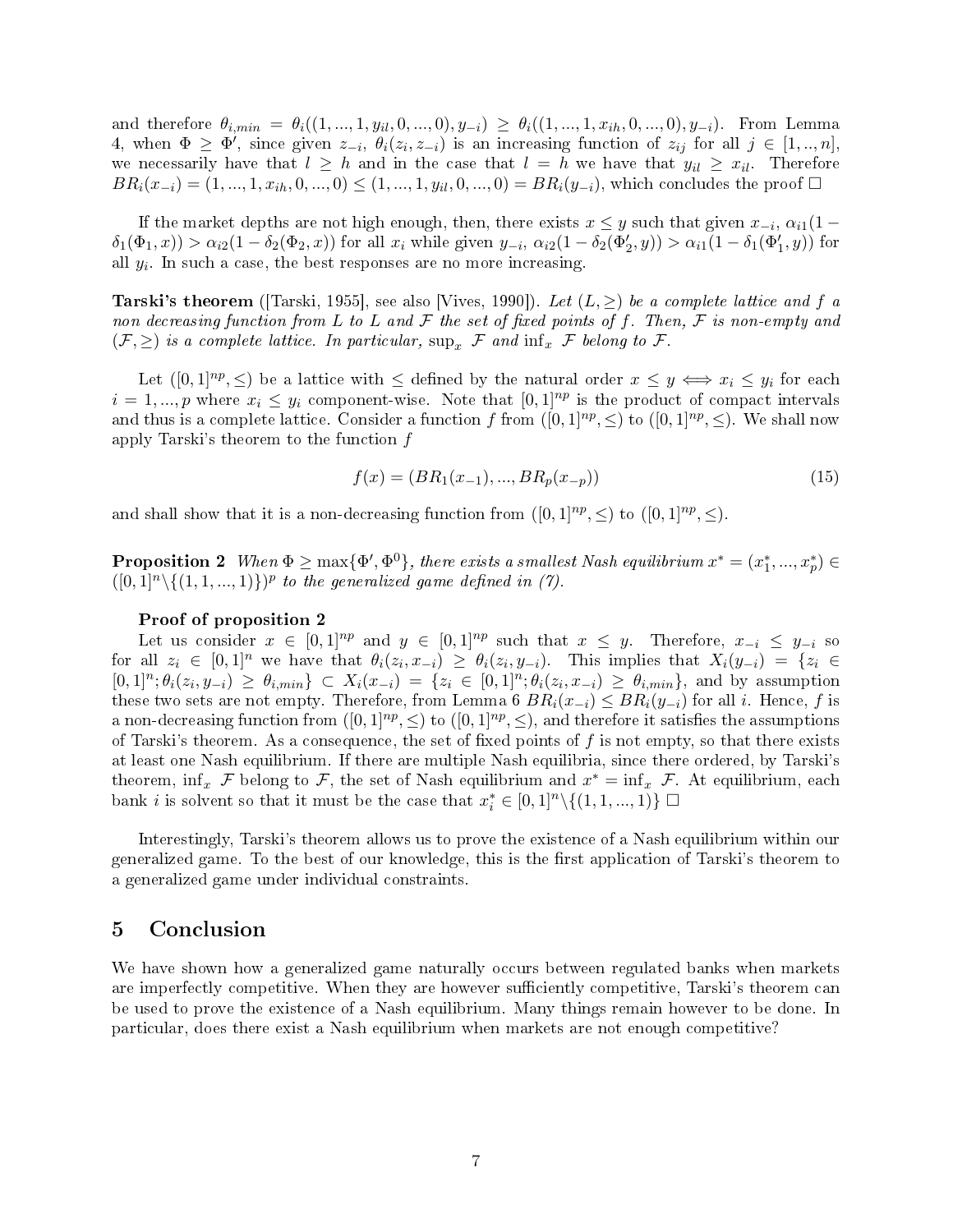# 6 Proofs

**Proof of Lemma 5** Given  $x_{-i}$ , the best response  $(x_{i,1},...,x_{i,n})$  is such that the constraint is binding, that is,

$$
\frac{E_i - \sum_{j=1}^n q_{ij} P_j (\Delta_j + \frac{\sum_{k \in \mathcal{B}} x_{kj} q_{kj}}{\Phi_j} (1 - \Delta_j))}{\sum_{j=1}^n \alpha_{ij} q_{ij} P_j (1 - \Delta_j) \left(1 - \frac{\sum_{k \in \mathcal{B}} x_{kj} q_{jk}}{\Phi_j}\right) (1 - x_{ij})} = \theta_{i, min}
$$
(16)

We shall now show that, by suitably relabeling the quantities, equation (16) can be written, up to functions in  $\frac{1}{\Phi_j}$ , as (12). Define  $\epsilon_j(\Phi_j, x) := \frac{\sum_{k \in \mathcal{B}} x_{kj} q_{kj}}{\Phi_j}$  $\frac{\mathbf{g} x_{kj} q_{kj}}{\Phi_j}$ . From eq (16), we have

$$
\sum_{j=1}^{n} \alpha_{ij} q_{ij} P_j (1 - \Delta_j) (1 - \epsilon_j(\Phi_j, x)) x_{ij} =
$$
\n
$$
\sum_{j=1}^{n} \alpha_{ij} q_{ij} P_j (1 - \Delta_j) (1 - \epsilon_j(\Phi_j, x)) - \frac{E_i - \sum_{j=1}^{n} q_{ij} P_j (\Delta_j + \epsilon(\Phi_j, x)) (1 - \Delta_j))}{\theta_{i, min}}
$$

Let  $X_{ij} = q_{ij}P_j(1-\Delta_j)x_{ij}$  and  $C_i = \sum_{j=1}^n \alpha_{ij}q_{ij}P_j(1-\Delta_j) - \frac{1}{\theta_{i,m}}$  $\frac{1}{\theta_{i,min}}(E_{i,t} - \sum_{j=1}^{n} q_{ij} P_j \Delta_j).$ Equation (16) is therefore equivalent to:

$$
\sum_{j=1}^{n} \alpha_{ij} (1 - \epsilon_j(\Phi_j, x)) X_{ij} = C_i - \sum_{j=1}^{n} \alpha_{ij} q_{ij} P_j (1 - \Delta_j) \epsilon_j(\Phi_j, x) + \frac{\sum_{j=1}^{n} q_{ij} P_j \epsilon_j(\Phi_j, x) (1 - \Delta_j)}{\theta_{i, \min}}
$$

Define  $\eta_j(\Phi_j, x_{-i}) = \epsilon_j(\Phi_j, x) - \frac{x_{ij}q_{ij}}{\Phi_j}$  $\frac{ijq_{ij}}{\Phi_j}$ . Equation (16) is equivalent to:

$$
\sum_{j=1}^{n} \alpha_{ij} (1 - \epsilon_j(\Phi_j, x)) X_{ij} - \sum_{j=1}^{n} \alpha_{ij} q_{ij} P_j (1 - \Delta_j) \frac{x_{ij} q_{ij}}{\Phi_j} + \frac{\sum_{j=1}^{n} q_{ij} P_j \frac{x_{ij} q_{ij}}{\Phi_j} (1 - \Delta_j)}{\theta_{i, min}} = C_i - \sum_{j=1}^{n} \alpha_{ij} q_{ij} P_j (1 - \Delta_j) \eta_j (\Phi_j, x_{-i}) + \frac{\sum_{j=1}^{n} q_{ij} P_j \eta_j (\Phi_j, x_{-i}) (1 - \Delta_j)}{\theta_{i, min}}
$$

which is in turn equivalent to

$$
\sum_{j=1}^{n} \alpha_{ij} (1 - \epsilon_j(\Phi_j, x)) X_{ij} - \sum_{j=1}^{n} \frac{\alpha_{ij} q_{ij}}{\Phi_j} X_{ij} + \sum_{j=1}^{n} X_{ij} \frac{q_{ij}}{\Phi_j \theta_{i,min}} = C_i - \sum_{j=1}^{n} \alpha_{ij} q_{ij} P_j (1 - \Delta_j) \eta_j(\Phi_j, x_{-i}) + \frac{\sum_{j=1}^{n} q_{ij} P_j \eta_j(\Phi_j, x_{-i})(1 - \Delta_j)}{\theta_{i,min}}
$$

To get a more compact expression, let

$$
\eta(\Phi, x_{-i}) = -\sum_{j=1}^{n} \alpha_{ij} q_{ij} P_j (1 - \Delta_j) \eta_j(\Phi_j, x_{-i}) + \frac{\sum_{j=1}^{n} q_{ij} P_j \eta_j(\Phi_j, x_{-i}) (1 - \Delta_j)}{\theta_{i, min}}
$$

It thus follows that (16) is equivalent to:

$$
\sum_{j=1}^{n} \alpha_{ij} (1 - \epsilon_j(\Phi_j, x) - \frac{\alpha_{ij} q_{ij}}{\Phi_j} + \frac{q_{ij}}{\Phi_j \theta_{i, min}}) X_{ij} = C_i + \eta(\Phi, x_{-i})
$$

Letting now  $\delta_j(\Phi_j, x) = \epsilon_j (\Phi_j, x) - \frac{\alpha_{ij} q_{ij}}{\Phi_j}$  $\frac{i j q_{ij}}{\Phi_j} + \frac{q_{ij}}{\Phi_j \theta_{i,j}}$  $\frac{q_{ij}}{\Phi_j \theta_{i,min}}$ , equation (16) is finally equivalent to:

$$
\sum_{j=1}^{n} \alpha_{ij} (1 - \delta_j(\Phi_j, x)) X_{ij} = C_i + \eta(\Phi, x_{-i})
$$
\n(17)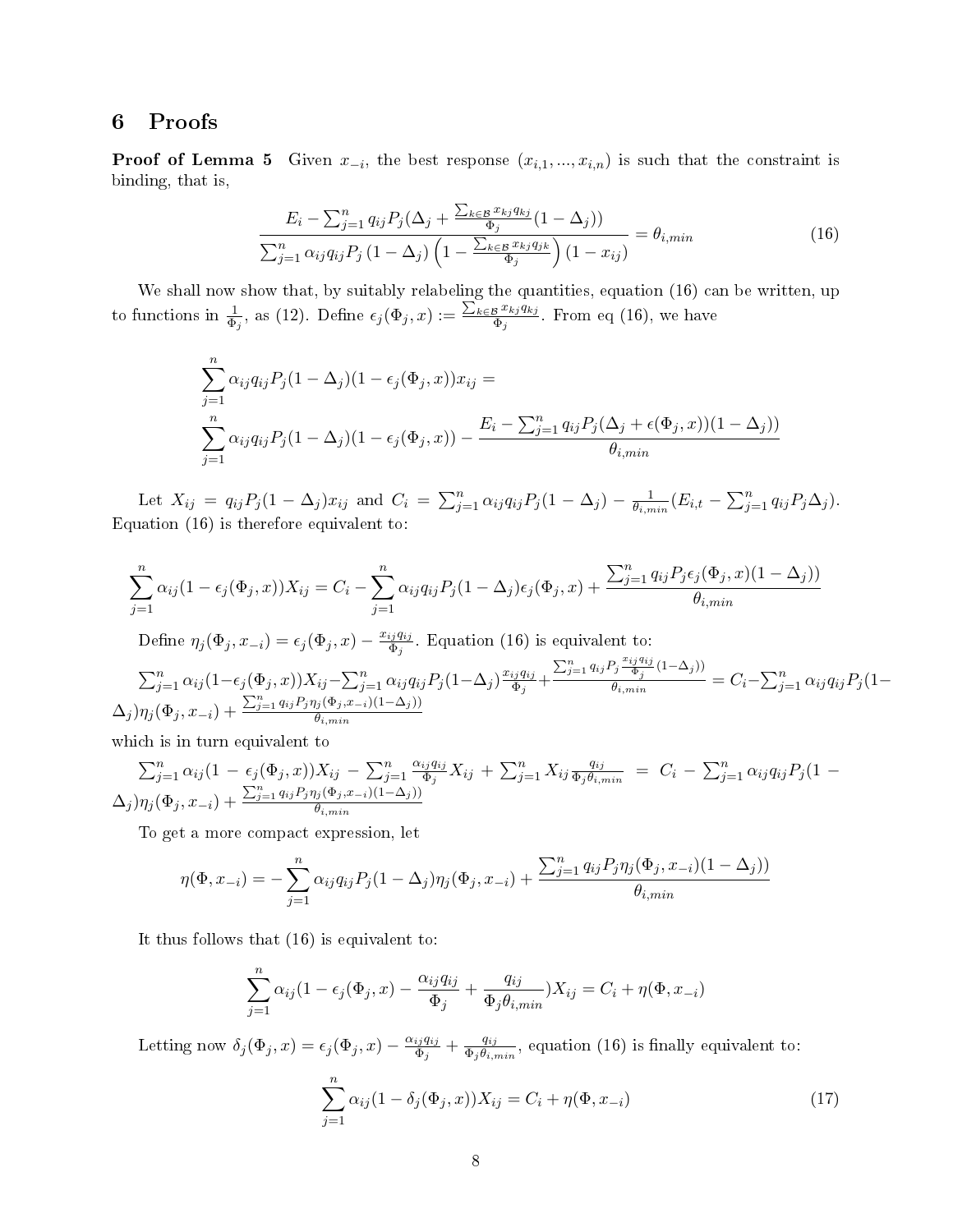an expression, up to functions in  $\frac{1}{\Phi_j}$ , identical to equation (12) and note that  $\delta_j(\Phi_j, x) \leq \delta_j(\Phi_j, 1)$ for all  $x \in [0, 1]^{np}$ .

By assumption,  $\alpha_{i1} > \alpha_{i2} > ... > \alpha_{in}$ , i.e., for all  $j \in [2, ..., n]$ ,  $\frac{\alpha_{ij}}{\alpha_{ii}}$  $\frac{\alpha_{ij}}{\alpha_{ij-1}} < 1$  so that there exists  $\delta_{ij}^0 > 0$  such that  $\frac{\alpha_{ij}}{\alpha_{ij-1}} = 1 - \delta_{ij}^0$ . We know that for all i and all j,  $\lim_{\Phi_j = \infty} \delta_{ij}(\Phi_j, 1) = 0$ . There thus exists  $\Phi_i^{i,0}$  $j_j^{i,0}$  such that for all  $\Phi_j \geq \Phi_j^{i,0}$  $j^{i,0}, \, \delta_{ij}(\Phi_j, 1) < \delta_{ij}^0$ . As a result, for all  $\Phi^i \ge \Phi^{i,0} = (\Phi_1^{i,0},.., \Phi_n^{i,0})$ and all  $x \in [0, 1]^{np}$ , we have

$$
\alpha_{i1}(1 - \delta_{i1}(\Phi_1^i, x)) > \alpha_{i2}(1 - \delta_{i2}(\Phi_2^i, x)) > \dots > \alpha_{in}(1 - \delta_{in}(\Phi_n^i, x))
$$
\n(18)

Since bank *i* is seeking to minimize  $\sum_{j=1}^{n} X_{ij}$  we are back in Proposition 1, that is, it is optimal to sell assets by decreasing risk weights. For this result to be true for all banks, it suffices to take  $\Phi_j^0 = \sup_i \Phi_j^{i,0}$  $\Phi_j^{i,0}$ , and  $\Phi \geq \Phi^{\bar{0}} = (\Phi_1^0, ..., \Phi_n^0)$ .  $\Box$ 

## References

- [Arrow and Debreu, 1954] Arrow, K. J. and Debreu, G. (1954). Existence of an equilibrium for a competitive economy. Econometrica,  $22(3):265-290$ .
- [Aussel and Dutta, 2008] Aussel, D. and Dutta, J. (2008). Generalized nash equilibrium problem, variational inequality and quasiconvexity. Operations Research Letters,  $36:461-464$ .
- [BCBS, 2017] BCBS (2017). Finalising Basel III in brief. Basel Committee on Banking Supervision, Basel.
- [Braouezec and Wagalath, 2018] Braouezec, Y. and Wagalath, L. (2018). Risk-based capital requirements and optimal liquidation in a stress scenario. Review of Finance,  $22(2)$ :747-782.
- [Braouezec and Wagalath, 2019] Braouezec, Y. and Wagalath, L. (2019). Strategic fire-sales and price-mediated contagion in the banking system. European Journal of Operational Research,  $274(3)$ :1180-1197.
- [Brunnermeier and Pedersen, 2009] Brunnermeier, M. K. and Pedersen, L. H. (2009). Market liquidity and funding liquidity. Review of Financial studies,  $22(6)$ : $2201-2238$ .
- [Dutang, 2013] Dutang, C. (2013). Existence theorems for generalized nash equilibrium problems: An analysis of assumptions. Journal of Nonlinear Analysis and Optimization,  $4(2):115-126$ .
- [Facchinei et al., 2007] Facchinei, F., Fischer, A., and Piccialli, V. (2007). On generalized nash games and variational inequalities. Operations Research Letters,  $35(2):159-164$ .
- [Facchinei and Kanzow, 2010] Facchinei, F. and Kanzow, C. (2010). Generalized nash equilibrium problems. Annals of Operations Research, 175:177-211.
- [Feinstein, 2017] Feinstein, Z. (2017). Financial contagion and asset liquidation strategies. Operations Research Letters,  $45(2):109-114$ .
- [Feinstein, 2020] Feinstein, Z. (2020). Capital regulation under price impacts and dynamic financial contagion. European Journal of Operational Research, 281(2):449-463.
- [Glasserman and Young, 2016] Glasserman, P. and Young, H. P. (2016). Contagion in financial networks. Journal of Economic Literature,  $54(3)$ :779-831.